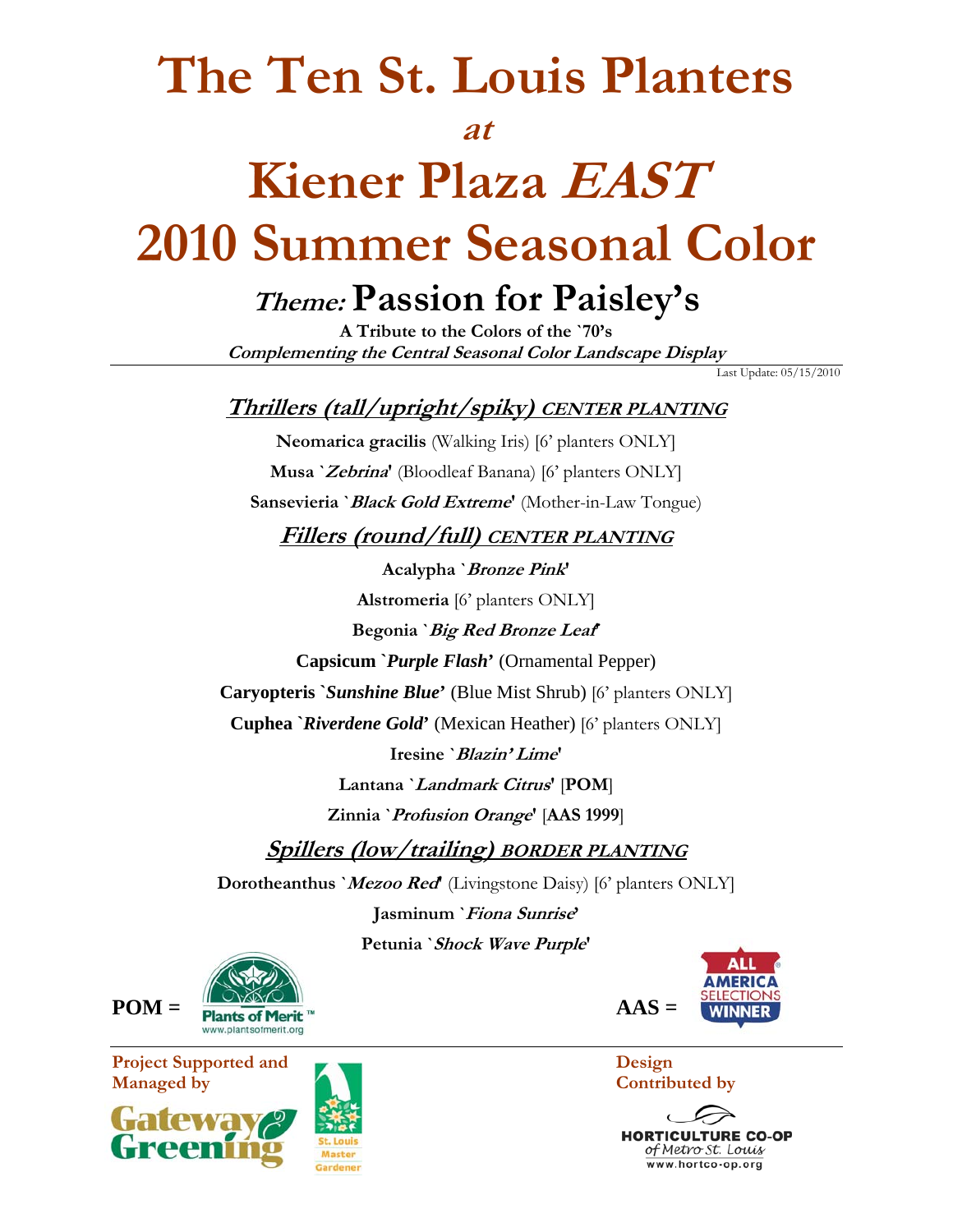### **The Four St. Louis Planters**

#### **at**

# **Kiener Plaza CENTRAL 2010 Summer Seasonal Color**

### **Theme: Patriotic Sparks**

**Red, White and Blue with a Hint of GOLD** 

Last Update: 05/15/2010

#### **Thrillers (tall/upright/spiky) CENTER PLANTING**

**Cyperus `King Tut'** (Egyptian Papyrus) [**POM**] **Juncus `Blue Arrows'** (Ornamental Rush) **Salvia `Sallyfun Blue'** 

#### **Fillers (round/full) CENTER PLANTING**

**Begonia `Dragon Wing Red'** [**POM**] **Caladium `Frieda Hemple' Salvia `Furbe'** (Silver Sage) **Sprengeri** (Asparagus Fern)

**Spillers (low/trailing) BORDER PLANTING**

**Angelonia `AngelMist Spreading White'** (Summer Snapdragon) **Dichondra `Silver Falls'** [**POM**] **Scaevola `Oro Blue'** 



**Project Supported and Design**  Design **Design Managed by Contributed by** Contributed by